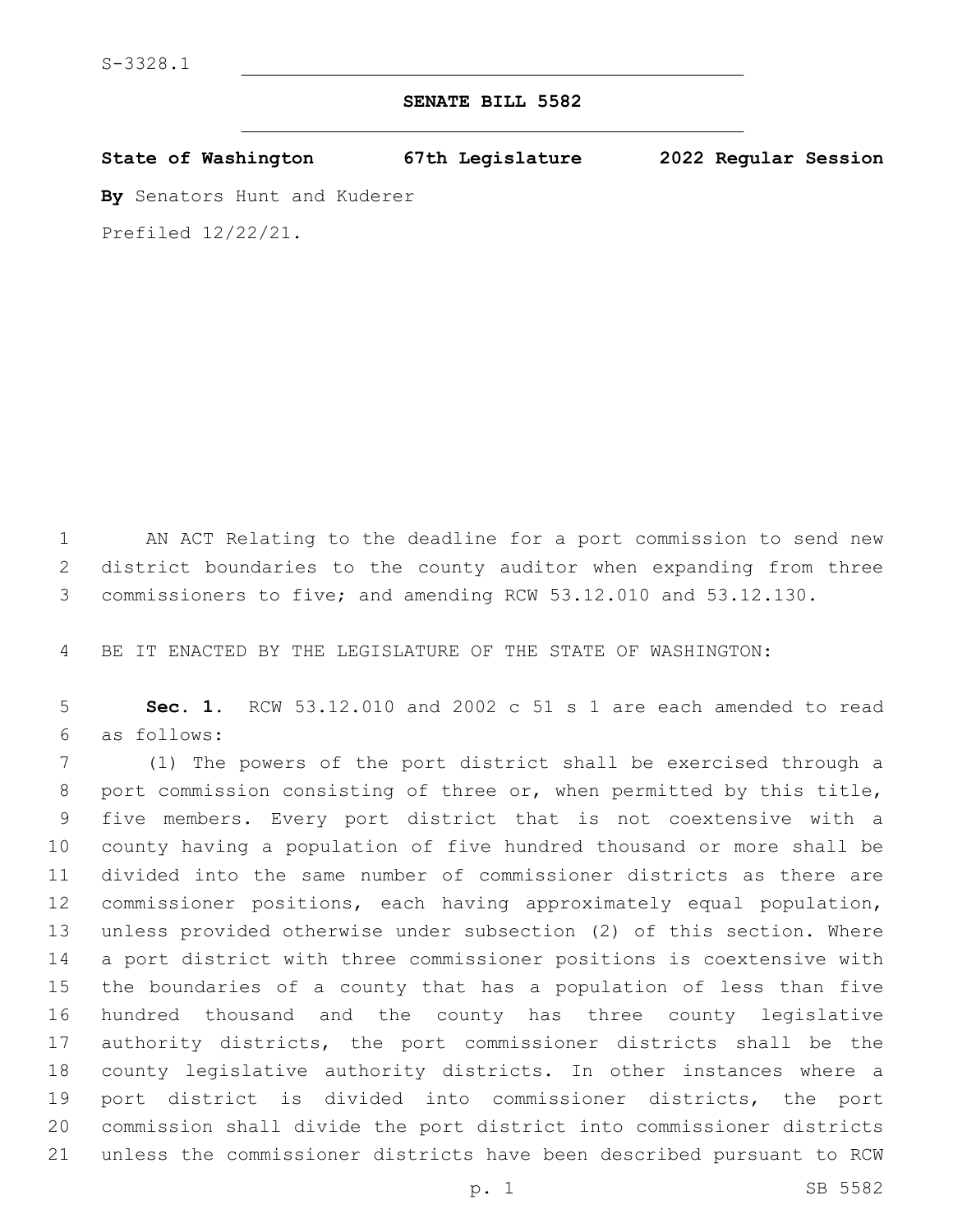53.04.031. The commissioner districts shall be altered as provided in 2 chapter 53.16 RCW.

 Commissioner districts shall be used as follows: (a) Only a registered voter who resides in a commissioner district may be a candidate for, or hold office as, a commissioner of the commissioner district; and (b) only the voters of a commissioner district may vote at a primary to nominate candidates for a commissioner of the commissioner district. Voters of the entire port district may vote at a general election to elect a person as a commissioner of the 10 commissioner district.

 (2)(a) In port districts with five commissioners, two of the commissioner districts may include the entire port district if approved by the voters of the district either at the time of formation or at a subsequent port district election at which the issue is proposed pursuant to a resolution adopted by the board of commissioners and delivered to the county auditor.

 (b) In a port district with five commissioners, where two of the commissioner districts include the entire port district, the port district may be divided into five commissioner districts if proposed pursuant to a resolution adopted by the board of commissioners or pursuant to a petition by the voters and approved by the voters of the district at the next general or special election occurring sixty or more days after the adoption of the resolution. A petition proposing such an increase must be submitted to the county auditor of the county in which the port district is located and signed by voters of the port district at least equal in number to ten percent of the number of voters in the port district who voted at the last general 28 election.

 Upon approval by the voters, the commissioner district boundaries 30 shall be redrawn into five districts ((within one hundred twenty days)) prior to the first day of January in the year in which the two additional commissioners shall be elected and submitted to the county auditor pursuant to RCW 53.16.015. The new commissioner districts shall be numbered one through five and the three incumbent commissioners representing the three former districts shall represent commissioner districts one through three. The two at large incumbent commissioners shall represent commissioner districts four and five. If, as a result of redrawing the district boundaries more than one of the incumbent commissioners resides in one of the new commissioner districts, the commissioners who reside in the same commissioner

p. 2 SB 5582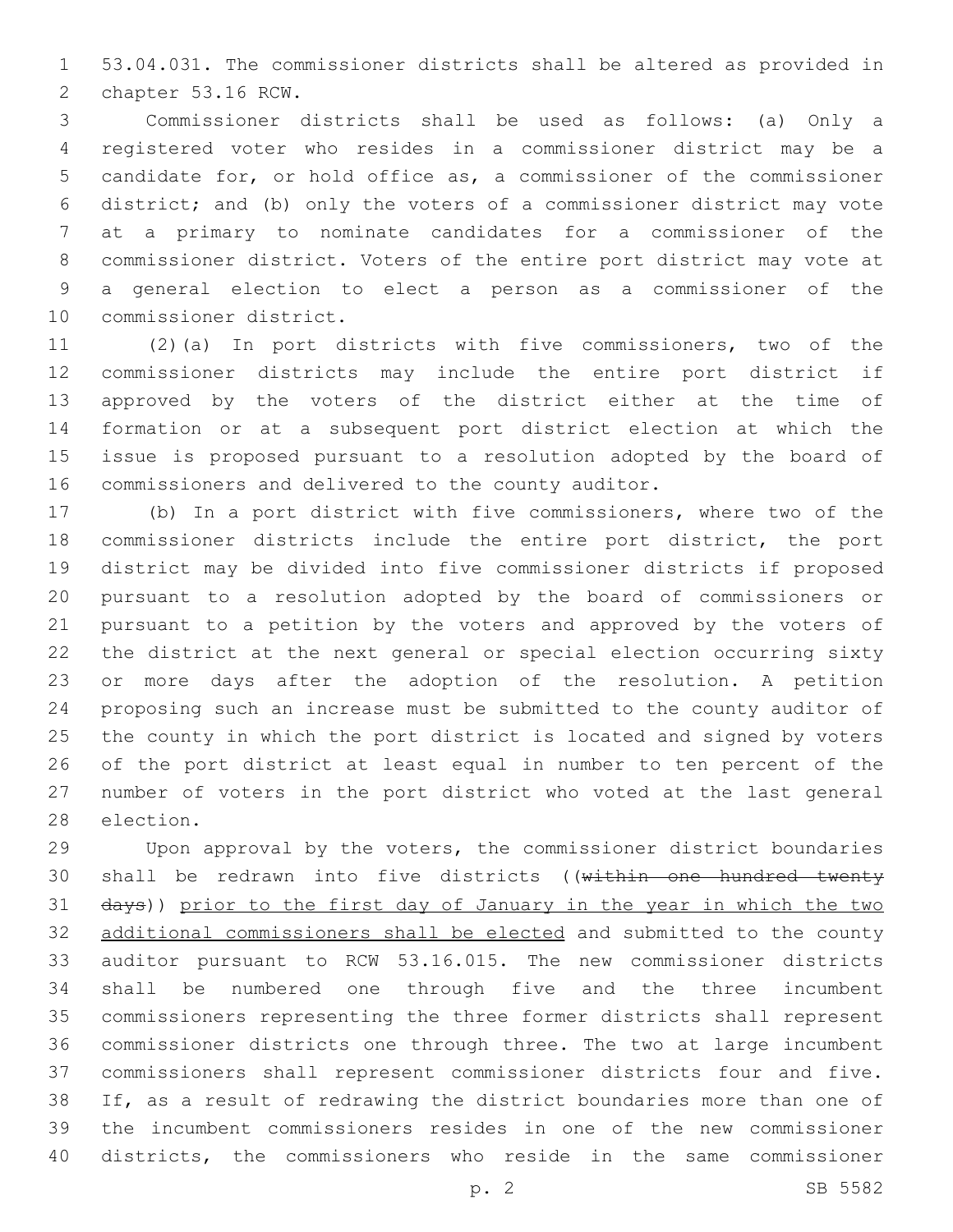district shall determine by lot which of the numbered commissioner districts they shall represent for the remainder of their respective 3 terms.

 **Sec. 2.** RCW 53.12.130 and 2015 c 53 s 79 are each amended to 5 read as follows:

 Two additional port commissioners shall be elected at the next district general election following the election at which voters authorized the increase in port commissioners to five members.

 The port commissioners shall divide the port district into five 10 commissioner districts prior to the first day of ((June)) January in the year in which the two additional commissioners shall be elected, unless the voters approved the nomination of the two additional commissioners from district-wide commissioner districts as permitted in RCW 53.12.010(2). The new commissioner districts shall be numbered one through five and the three incumbent commissioners shall represent commissioner districts one through three. If, as a result of redrawing the district boundaries two or three of the incumbent commissioners reside in one of the new commissioner districts, the commissioners who reside in the same commissioner district shall determine by lot which of the first three numbered commissioner districts they shall represent for the remainder of their respective terms. A primary shall be held to nominate candidates from districts four and five where necessary and commissioners shall be elected from commissioner districts four and five at the general election. The persons elected as commissioners from commissioner districts four and five shall take office immediately after qualification as defined 27 under RCW 29A.04.133.

 In a port district where commissioners are elected to four-year terms of office, the additional commissioner thus elected receiving the highest number of votes shall be elected to a four-year term of office and the other additional commissioner thus elected shall be elected to a term of office of two years, if the election is held in an odd-numbered year, or the additional commissioner thus elected receiving the highest number of votes shall be elected to a term of office of three years and the other shall be elected to a term of office of one year, if the election is held in an even-numbered year. In a port district where the commissioners are elected to six-year terms of office, the additional commissioner thus elected receiving the highest number of votes shall be elected to a six-year term of